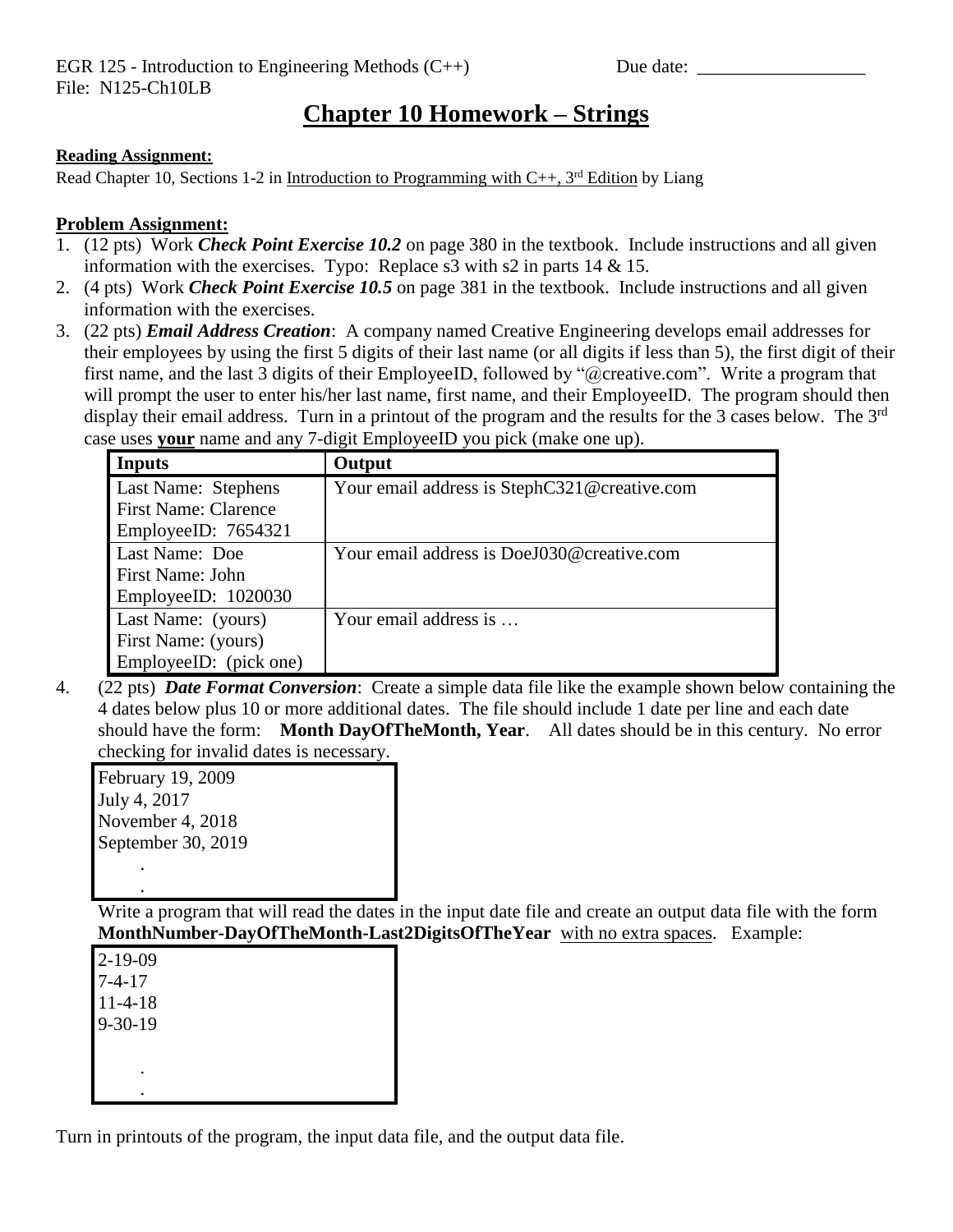## Page 2

- 5. (22 pts) *Searching a Dictionary*: Download the file **USDictionary.txt** from the course Blackboard site that contains words in the US dictionary (about 118,000 words – all in lower case). Write a C++ program that will determine and display the following items:
	- The total number of words in the dictionary.
	- The total number of characters in the dictionary (not including white spaces)
	- The total number of characters in the dictionary (including white spaces) Hint: Use get( ).
	- The total number of words ending in the letter b.
	- The total number of words ending in the letter t.
	- The total number of 5 letter words.
	- The total number of words ending with a vowel.
	- The total number of words containing the substring "est".
	- The total number of occurances of the letter t.
	- The total number of words containing at least two occurances of the letter t.
	- The total number of words containing 3 or more vowels.

Turn in a printout of the program and the results.

(continued on the next page)